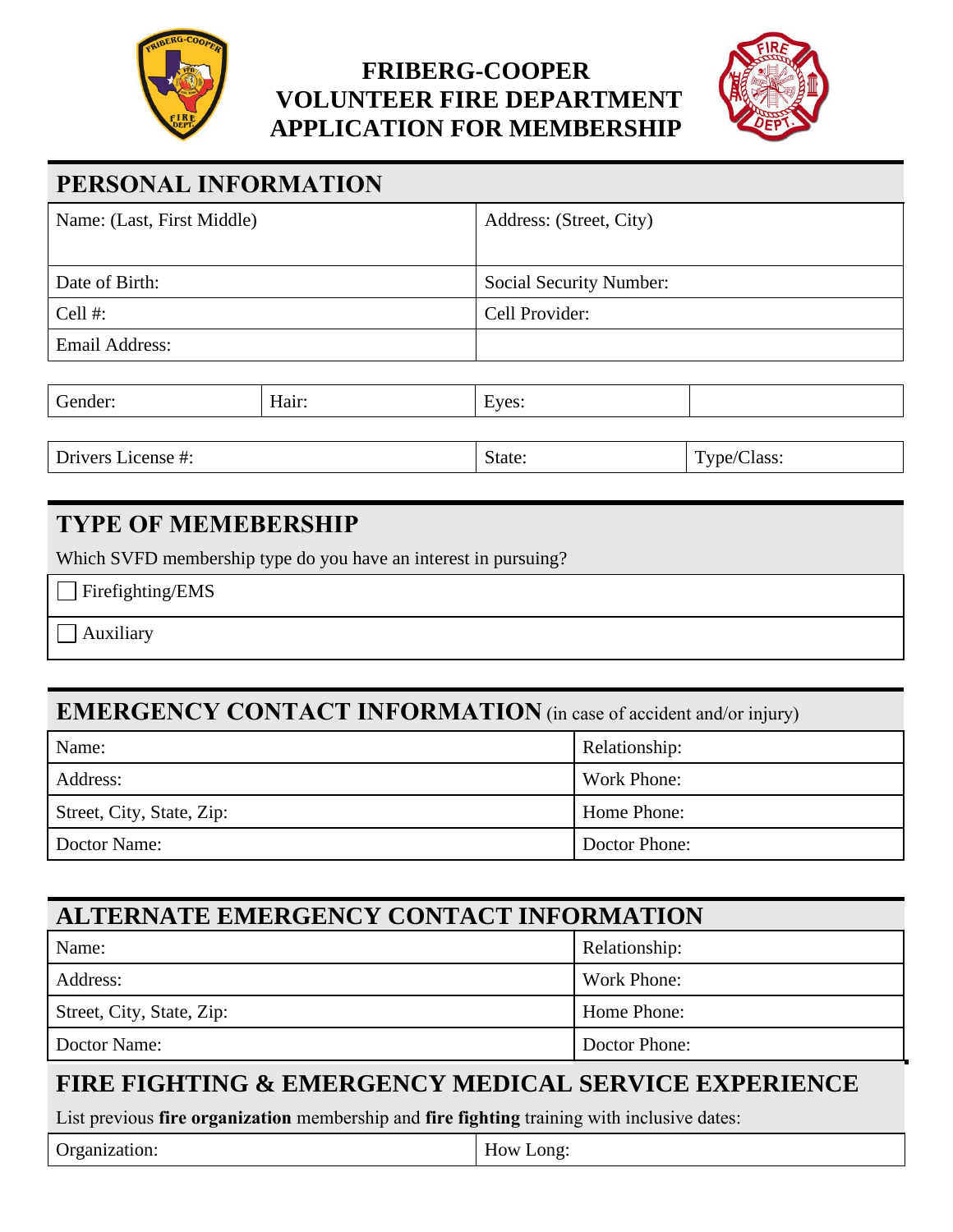| Rank or Positions Held: |           |
|-------------------------|-----------|
| Organization:           | How Long: |
| Rank or Positions Held: |           |

| List any certifications or specialized training recieved:                                      |
|------------------------------------------------------------------------------------------------|
|                                                                                                |
|                                                                                                |
|                                                                                                |
|                                                                                                |
|                                                                                                |
|                                                                                                |
| List any or all other volunteer organizations (non-fire service) you are or have been a member |
| (NAME and LOCATION):                                                                           |
| $#1$ :                                                                                         |
|                                                                                                |
| #2:                                                                                            |
|                                                                                                |
| #3:                                                                                            |
|                                                                                                |

| <b>EMPLOYMENT INFORMATION</b> |                                                    |
|-------------------------------|----------------------------------------------------|
| Employer:                     | Work Schedule: (Days/Hours)                        |
| Address:                      | Position:                                          |
| City, State, Zip:             | Can be you contacted during work hours for calls?: |
| Work Phone Number:            | No:<br>$Yes: \Box$                                 |

## **CRIMINAL HISTORY**

Within the last three years have you been convicted of a Felony or Misdemeanor including moving traffic violations?

| YES |  | $\Box$ NO |
|-----|--|-----------|
|     |  |           |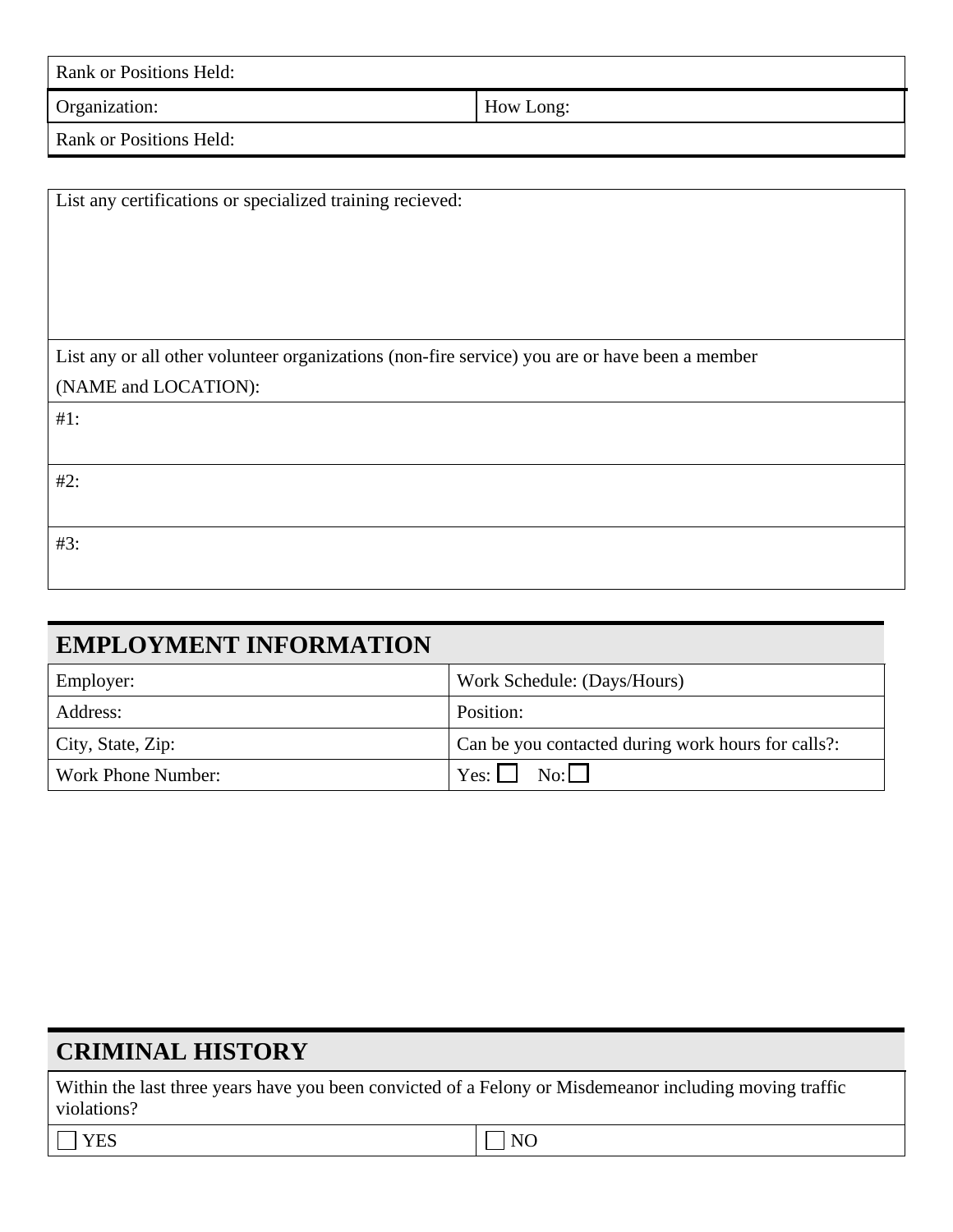|  |  | Do you have a Felony or Misdemeanor Case (including moving traffic violation) pending? |
|--|--|----------------------------------------------------------------------------------------|
|  |  |                                                                                        |

YES NO

If YES to the criminal history questions, explain in detail below (use additional sheet of paper of needed)

## **MEDICAL INFORMATION**

Do you have a physical or health disorder which may impair your ability as a fire fighter or first responder?

If YES, explain in detail (use additional paper if needed).